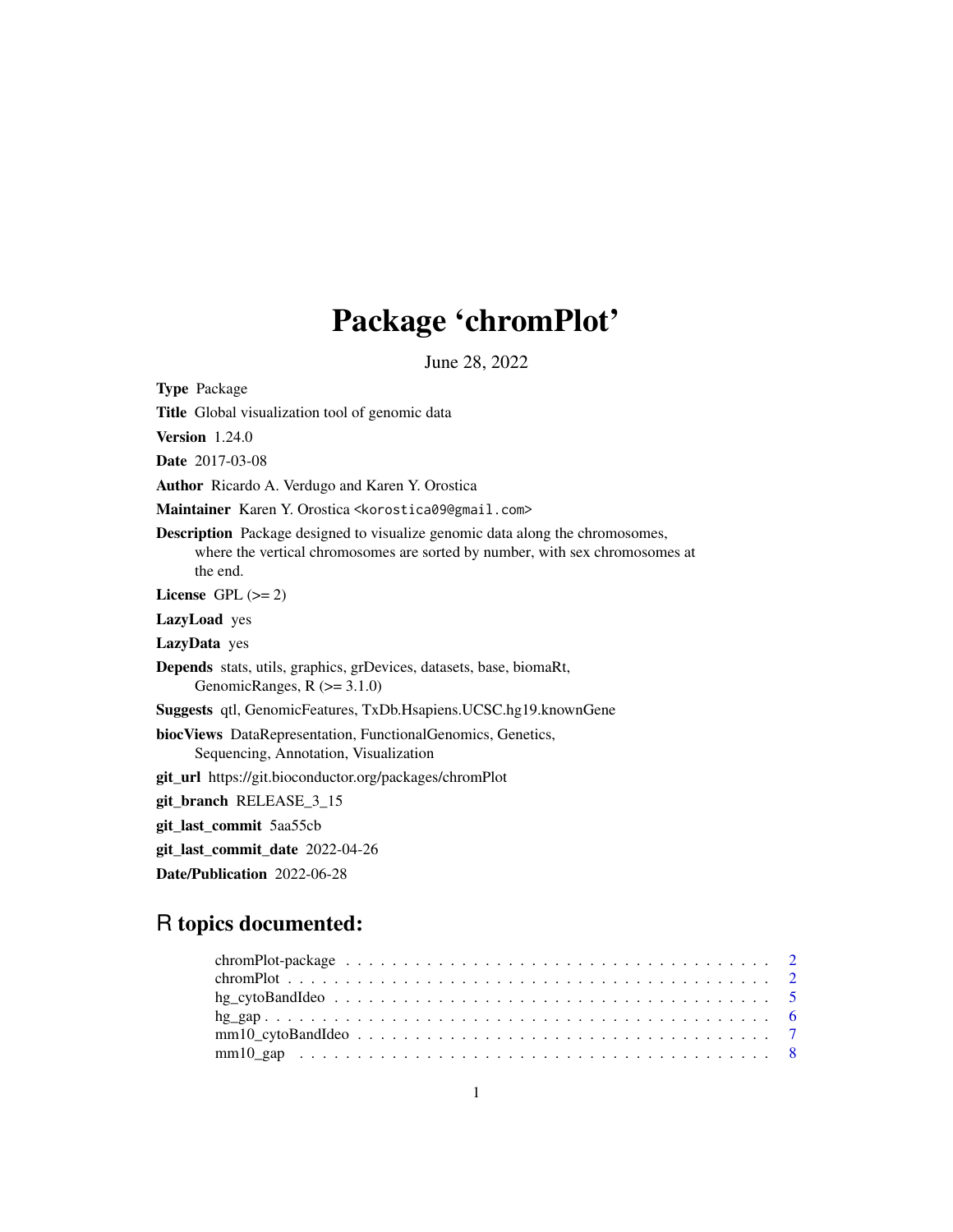#### <span id="page-1-0"></span>**Index** [9](#page-8-0)

chromPlot-package *Global visualization tool of genomic data*

#### Description

Package designed to visualize genomic data along the chromosomes, where the vertical chromosomes are sorted by number, with sex chromosomes at the end.

#### Details

| Package:  | chromPlot   |
|-----------|-------------|
| Type:     | Package     |
| Version:  | 0.0.1       |
| Date:     | 2016-01-05  |
| License:  | $GPL (= 2)$ |
| LazyLoad: | yes         |

#### Author(s)

Author: Ricardo Verdugo and Karen Orostica Maintainer: Karen Orostica <korostica09@alumnos.utalca.cl>

chromPlot *Global visualization tool of genomic data*

#### Description

Package designed to visualize genomic data along the chromosomes, where the vertical chromosomes are sorted by number, with sex chromosomes at the end.

#### Usage

```
chromPlot(annot1, annot2, annot3, annot4, stat, stat2,
scale.title="Counts", statTyp="p", scex=1, spty=20, statCol, statCol2,
statName="Statistic", statName2="Statistic2", bands, bandsDesc, gaps,
gapsDesc, segment, segmentDesc, segment2=NULL, segment2Desc=NULL, chr,
bin=1e6, yAxis=TRUE, figCols=NULL, colBand="lightgray", colAnnot1="brown",
colAnnot2="gold", colAnnot3="darkgreen", colAnnot4="blue", colSegments=c("darkgreen",
"orange", "blue", "darkslategray2", "cyan", "blueviolet", "goldenrod3", "darkseagreen4",
"red", "green", "salmon", "darkolivegreen", "maroon", "purple"),
```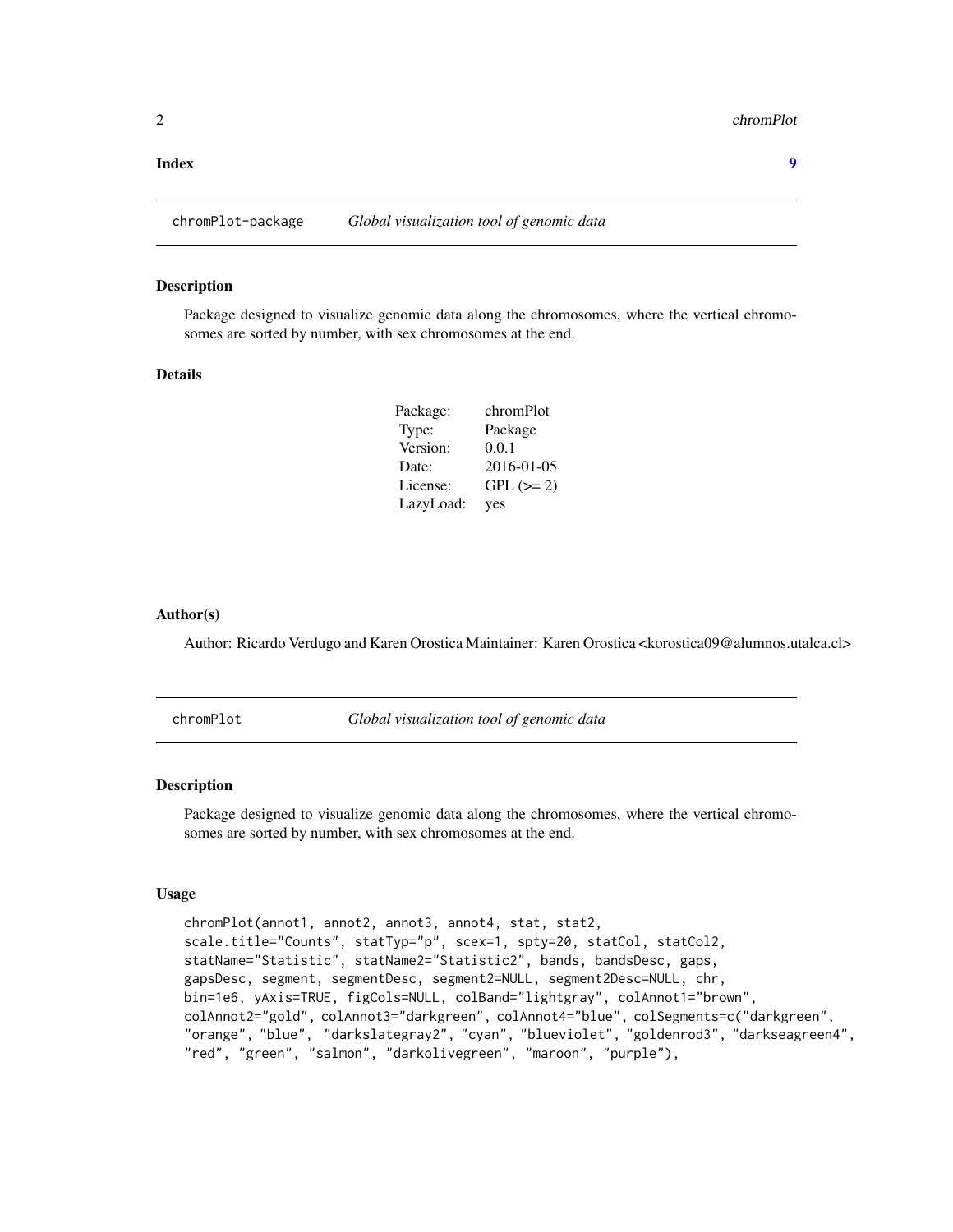#### chromPlot 3

```
colSegments2=colSegments[-1L], colStat="blue", colStat2="orange", title=NULL,
plotRndchr=FALSE, maxSegs=200, noHist=FALSE, segLwd=3, sortSegs=TRUE,
chrSide=c(-1, -1, -1, -1, 1, -1, -1, 1), cex=0.75, legChrom, org=NULL, strand=NULL,
stack=TRUE, statThreshold=NULL, statThreshold2=NULL, statSumm="none")
```
#### Arguments

| annot1       | Genome annotations                                                                  |
|--------------|-------------------------------------------------------------------------------------|
| annot2       | Genome annotations, subset of annot1                                                |
| annot3       | Genome annotations, subset of annot2                                                |
| annot4       | Genome annotations, subset of annot3                                                |
| stat         | Genome annotations associated to quantitative values                                |
| stat2        | Second track of genome annotations associated to quantitative values                |
| statCol      | Name column in stat with the values to plot                                         |
| statCol2     | Name column in stat2 with the values to plot                                        |
| statTyp      | Type of plot for stat ("I", "p", NULL)                                              |
| statName     | Description for stat (default="Statistic")                                          |
| statName2    | Description for stat2 (default="Statistic")                                         |
| bands        | Genome annotations to be plotted on chromosomal body (e.g G bands)                  |
| bandsDesc    | Description for bands                                                               |
| gaps         | Chromosome alignment gaps (only centromers and telomers used)                       |
| gapsDesc     | Description for gaps                                                                |
| segment      | Genomic segments. Can contain a 'Group' column with categories                      |
| segmentDesc  | Description for segment                                                             |
| segment2     | second track of genomic segments. Can contain a 'Group' column with cate-<br>gories |
| segment2Desc | Description for segment2                                                            |
| chr          | Vector of chromosome names to plotted (optional)                                    |
| bin          | Bin size for histograms in base pairs                                               |
| yAxis        | Should I draw the y-axis (logical)                                                  |
| figCols      | Maximum number of chromosomes in a row                                              |
| colBand      | Color for chromosome bands                                                          |
| colAnnot1    | Color for histograms for annot1                                                     |
| colAnnot2    | Color for histograms for annot2                                                     |
| colAnnot3    | Color for histograms for annot3                                                     |
| colAnnot4    | Color for histograms for annot4                                                     |
| colSegments  | Color for chromosome segment (ignored if segment are grouped (see details)          |
| colSegments2 | Color for chromosome segment2 (ignored if segment2 are grouped (See details)        |
| colStat      | Color for stat                                                                      |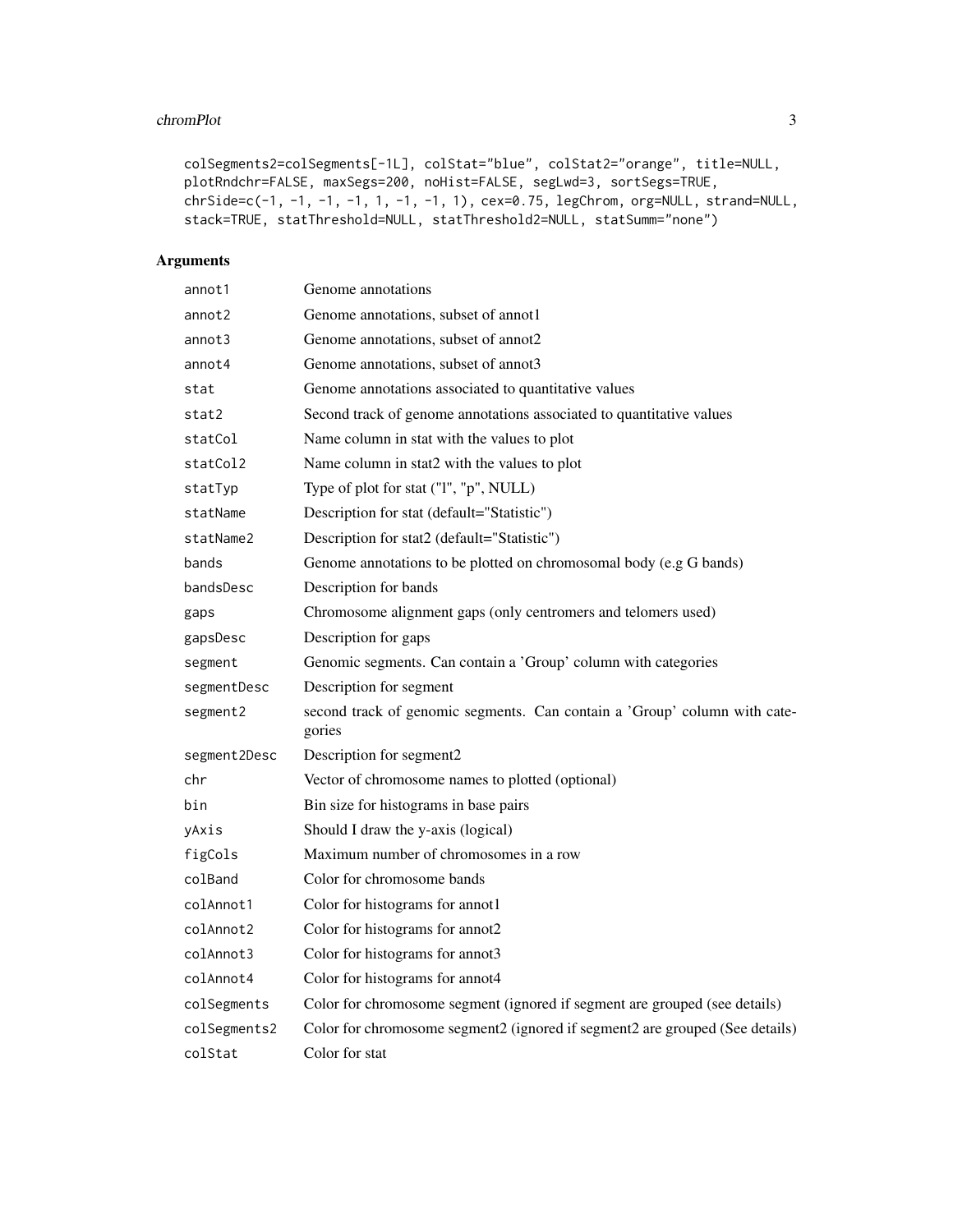| colStat2      | Color for stat2                                                                                                                                                      |
|---------------|----------------------------------------------------------------------------------------------------------------------------------------------------------------------|
| title         | Plot title                                                                                                                                                           |
| plotRndchr    | Include random scaffolds                                                                                                                                             |
| maxSegs       | Maximum number of segments. If the segment or segment2 tracks contain more<br>segments than this value, a histogram of segments is drawn instead                     |
| noHist        | If TRUE, segments are never drawn as histograms, even they are more than<br>maxSegs or if the largest segment is smaller than the bin size.                          |
| segLwd        | Line width for segments                                                                                                                                              |
| sortSegs      | Sort overlapping segments by size                                                                                                                                    |
| chrSide       | Chromosome side where to draw annot1, annot2, annot3, annot4, segments,<br>segments2, stat and stat2, respectively. 1=right, -1=left                                 |
| cex           | Cex for plot (see ?par for details)                                                                                                                                  |
| legChrom      | Legend chromosome (character string). Place legend after this chromosome                                                                                             |
| scale.title   | Title for histograms scales                                                                                                                                          |
| scex          | Cex for stat track                                                                                                                                                   |
| spty          | A character specifying the type of plot region to be used in stat                                                                                                    |
| org           | Organism name, e.g. mmusculus, hsapiens                                                                                                                              |
| strand        | Strand "+" or "-" for local view using GenomeGraphs                                                                                                                  |
| stack         | Stack overlapping segments in segment and segment2 in clusters                                                                                                       |
| statThreshold | Only plot segments in stat with values above this threshold                                                                                                          |
|               | statThreshold2 Only plot segments in stat2 with values above this threshold                                                                                          |
| statSumm      | Type of statistical function for apply to the data ("mean", "median", "sum", "none"),<br>if the value is 'none', chromPlot will not apply some statistical function. |

#### Details

chromPlot package creates an idiogram with all chromosomes including the sex chromosomes. The package is able to plot genomic data on both sides of chromosome as histograms or vertical segments. Histograms represent the number of genomic elements in each bin of size bin. The parameters annot1, annot2, annot3, annot4, segment, segment2, stat, stat2, band, gaps should be data.frames with at leas these columns: 'Chrom', 'Start', 'End'. The gaps and bands arguments are used to plot the chromosomal ideogram.The argument band should also have a 'Group' column with categories for classifying each annotation element. Arguments stat and stat2 should have a statCol and stat2Col column respectively with continuoos values.

If plotted on the same chromosomal side, tracks will be plotted on top of each other, in the order they are in the function's syntax. This can be used for plotting stacked barplots if, for instance, annot1, annot2, annot3, and annot4 are supersets of ecah other. This, however, is not enforced nor checked. An alternative way to create a stacked histogram is providing a single track with Group category. The user can modify the side tracks are plotted on by modifying chrSide.

The segment and segment2 tracks are plotted as vertical bars by default. However, the their elements exceed in number given to maxSegs or if the maximum segment size is smaller than bin, they are plotted as histograms. This behaviour can be modified by setting noHist = TRUE.

For more details and usage examples see the vignette.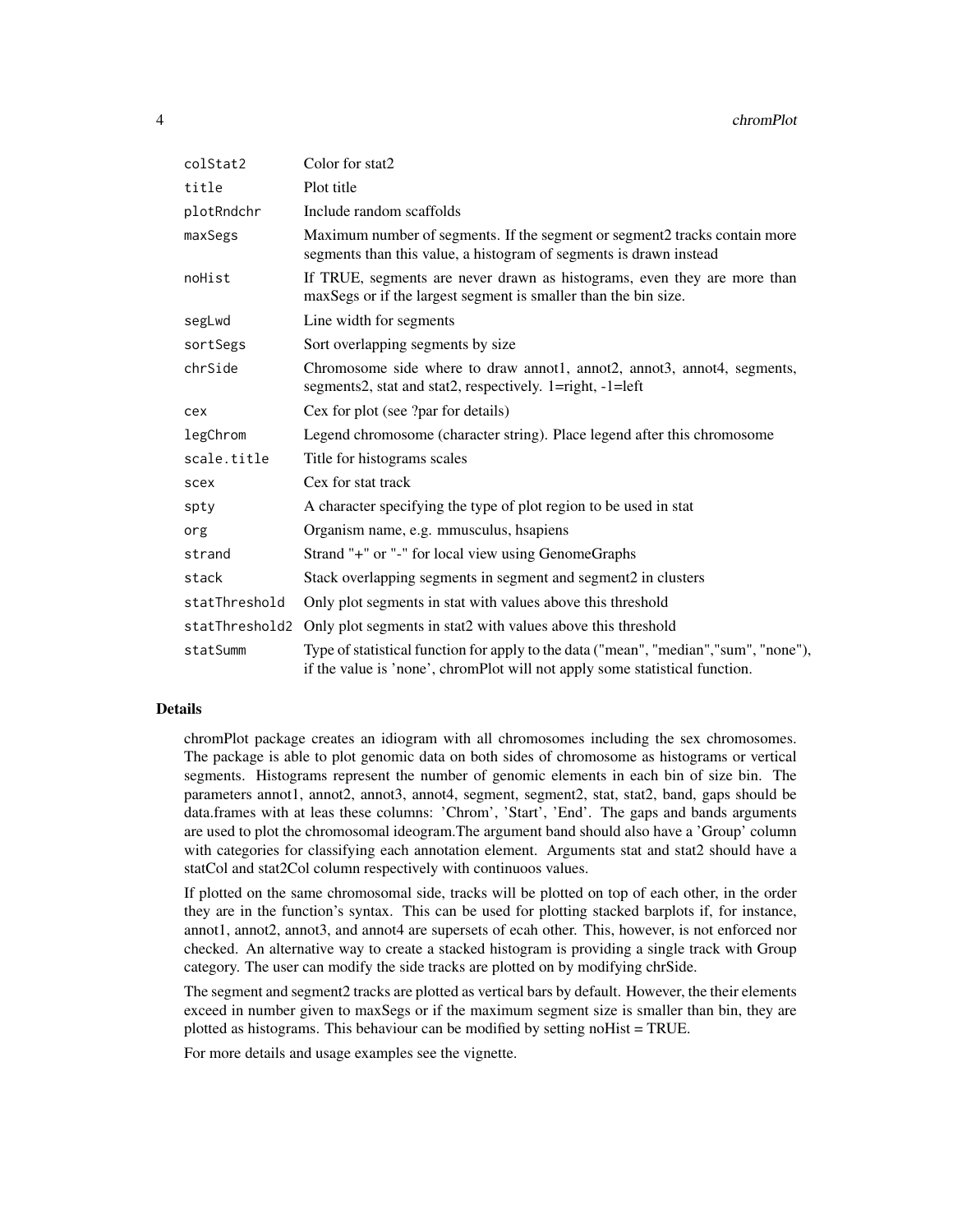#### <span id="page-4-0"></span>hg\_cytoBandIdeo 5

#### Value

Karyotype diagram in device.

#### Author(s)

Ricardo Verdugo and Karen Orostica

#### Examples

```
data(hg_cytoBandIdeo)
data(hg_gap)
chromPlot(bands=hg_cytoBandIdeo, gaps=hg_gap)
```
hg\_cytoBandIdeo *cytoBandIdeo human*

#### Description

Describes the positions of cytogenetic bands with a chromosome of human.

#### Usage

data(hg\_cytoBandIdeo)

#### Format

A data frame with 862 observations on the following 5 variables.

Chrom a character vector Start a numeric vector End a numeric vector Name a character vector gieStain a character vector

#### Details

This file describes the cytogenetics positions on chromosomes of human. specifically it has 5 columns Chrom, Start, End, Name y Group. Chrom referenced to the chromosomes, the Start and End columns indicated the start and end positions, while that Name indicated the name of cytogenetics Bands, finally, Group column contains informations associated to the Giemsa stain results.

#### Value

data.frame that contain the positions of cytogenetic bands with a chromosome of human.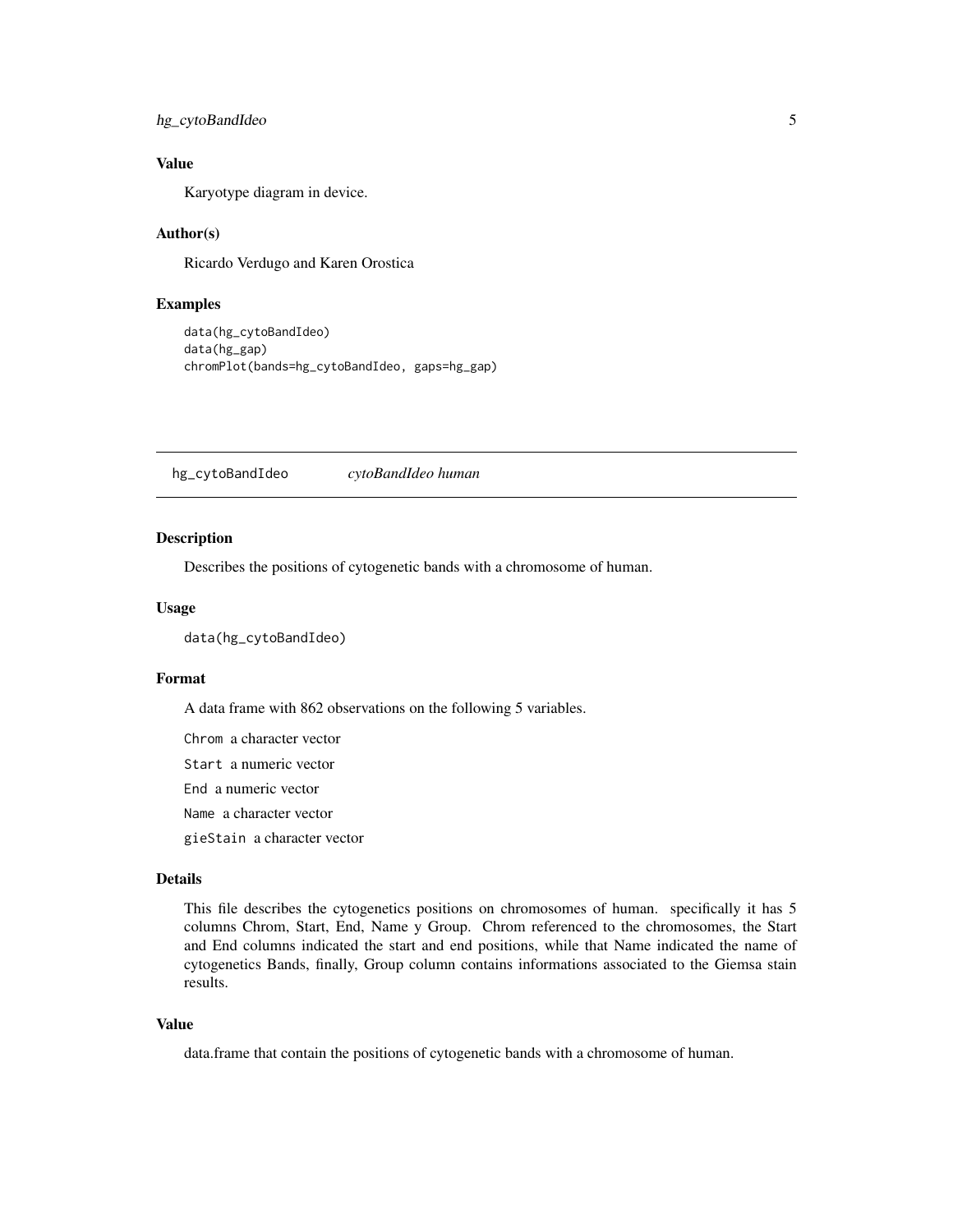#### Examples

```
data(hg_cytoBandIdeo)
## maybe str(hg_cytoBandIdeo) ; plot(hg_cytoBandIdeo) ...
```
hg\_gap *Human Gap*

#### **Description**

This track depicts gaps in the assembly of the human genome.

#### Usage

data(hg\_gap)

#### Format

A data frame with 457 observations on the following 4 variables.

Chrom a character vector

Start a numeric vector

End a numeric vector

Name a character vector

#### Details

This track depicts gaps in the assembly of human genome. Gaps are represented as black boxes in this track. This assembly contains the following principal types of gaps: (In this context, a contig is a set of overlapping sequence reads.) Clone - gaps between clones (114 gaps). Contig - gaps between map contigs, various sizes (104 gaps). Telomere - 42 gaps for telomeres (100,000 Ns) Centromere - 20 gaps for centromeres (size: 2,890,000 Ns) Short\_arm - 21 gaps for the short arm (10,000 Ns) at base positions 100, 001-110,000 of each chromosome. other - sequence of Ns in the assembly that were not marked as gaps in the AGP assembly definition file, various sizes (384 gaps). Fragment - a single gap of 31 bases in chrX\_GL456233\_random.

#### Value

data.frame that contain the gaps in the assembly of the human genome.

#### Examples

```
data(hg_gap)
## maybe str(hg_gap) ; plot(hg_gap) ...
```
<span id="page-5-0"></span>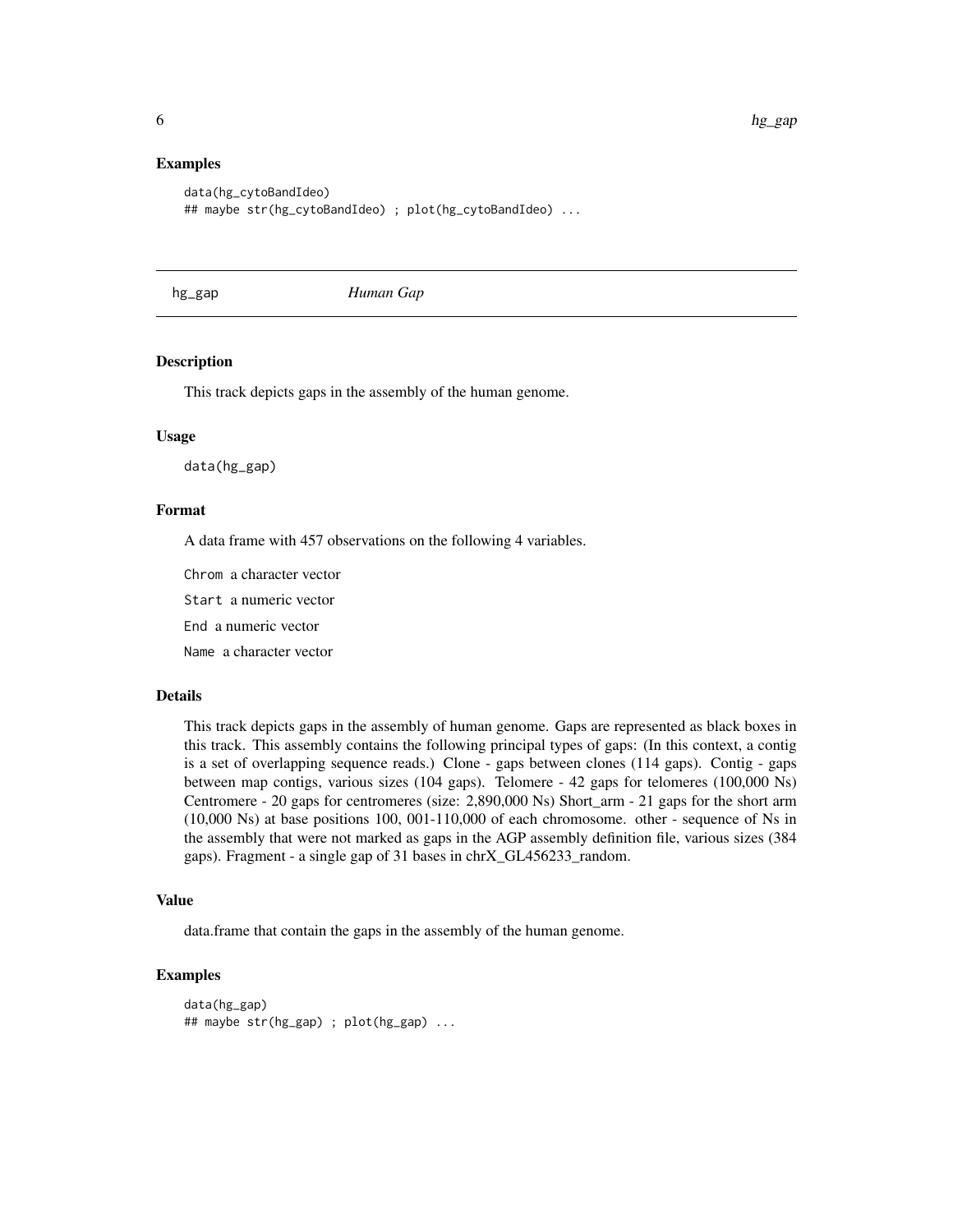#### <span id="page-6-0"></span>Description

Describes the positions of cytogenetic bands with a chromosome of mouse.

#### Usage

data(mm10\_cytoBandIdeo)

#### Format

A data frame with 448 observations on the following 5 variables.

Chrom a character vector

Start a numeric vector

End a numeric vector

Name a character vector

gieStain a character vector

#### Details

This file describes the cytogenetics positions on chromosomes of mouse. specifically it has 5 columns Chrom, Start, End, Name y Group. Chrom referenced to the chromosomes, the Start and End columns indicated the start and end positions, while that Name indicated the name of cytogenetics Bands, finally, Group column contains informations associated to the Giemsa stain results.

#### Value

data.frame that contain the positions of cytogenetic bands with a chromosome of mouse.

#### Examples

```
data(mm10_cytoBandIdeo)
## maybe str(mm10_cytoBandIdeo) ; plot(mm10_cytoBandIdeo) ...
```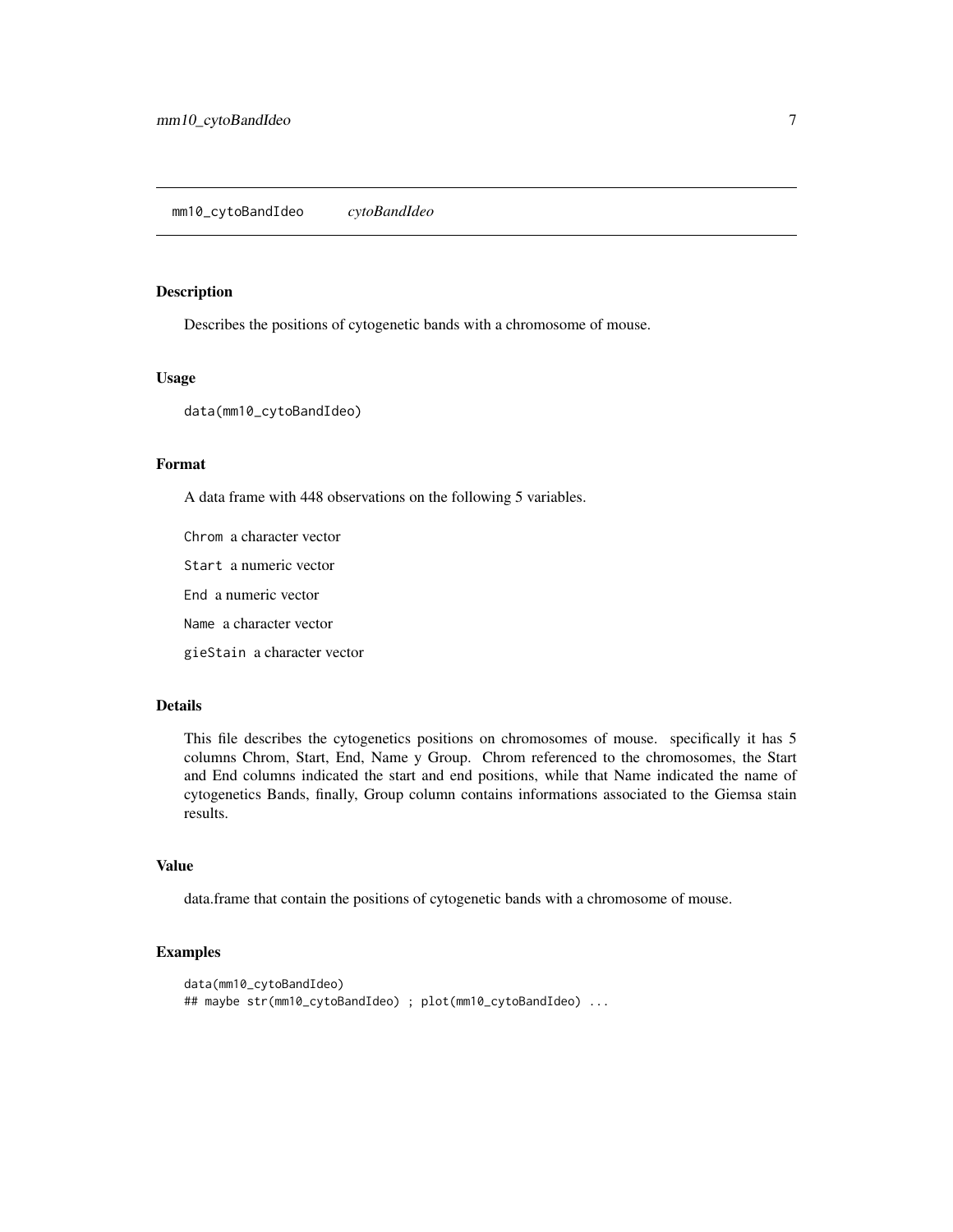<span id="page-7-0"></span>mm10\_gap *Gaps*

#### Description

This track depicts gaps in the assembly of the mouse genome.

#### Usage

data(mm10\_gap)

#### Format

A data frame with 686 observations on the following 4 variables.

Chrom a character vector Start a numeric vector

End a numeric vector

Name a character vector

#### Details

This track depicts gaps in the assembly (Dec. 2011, Genome Reference Consortium Mouse Build 38 (GCA\_000001635.2)) of the mouse genome. Gaps are represented as black boxes in this track. This assembly contains the following principal types of gaps: (In this context, a contig is a set of overlapping sequence reads.) Clone - gaps between clones (114 gaps). Contig - gaps between map contigs, various sizes (104 gaps). Telomere - 42 gaps for telomeres (100,000 Ns) Centromere - 20 gaps for centromeres (size: 2,890,000 Ns) Short\_arm - 21 gaps for the short arm (10,000 Ns) at base positions 100,001-110,000 of each chromosome. other - sequence of Ns in the assembly that were not marked as gaps in the AGP assembly definition file, various sizes (384 gaps). Fragment a single gap of 31 bases in chrX\_GL456233\_random.

#### Value

data.frame that contain the gaps in the assembly of the mouse genome.

#### Examples

```
data(mm10_gap)
## maybe str(mm10_gap) ; plot(mm10_gap) ...
```